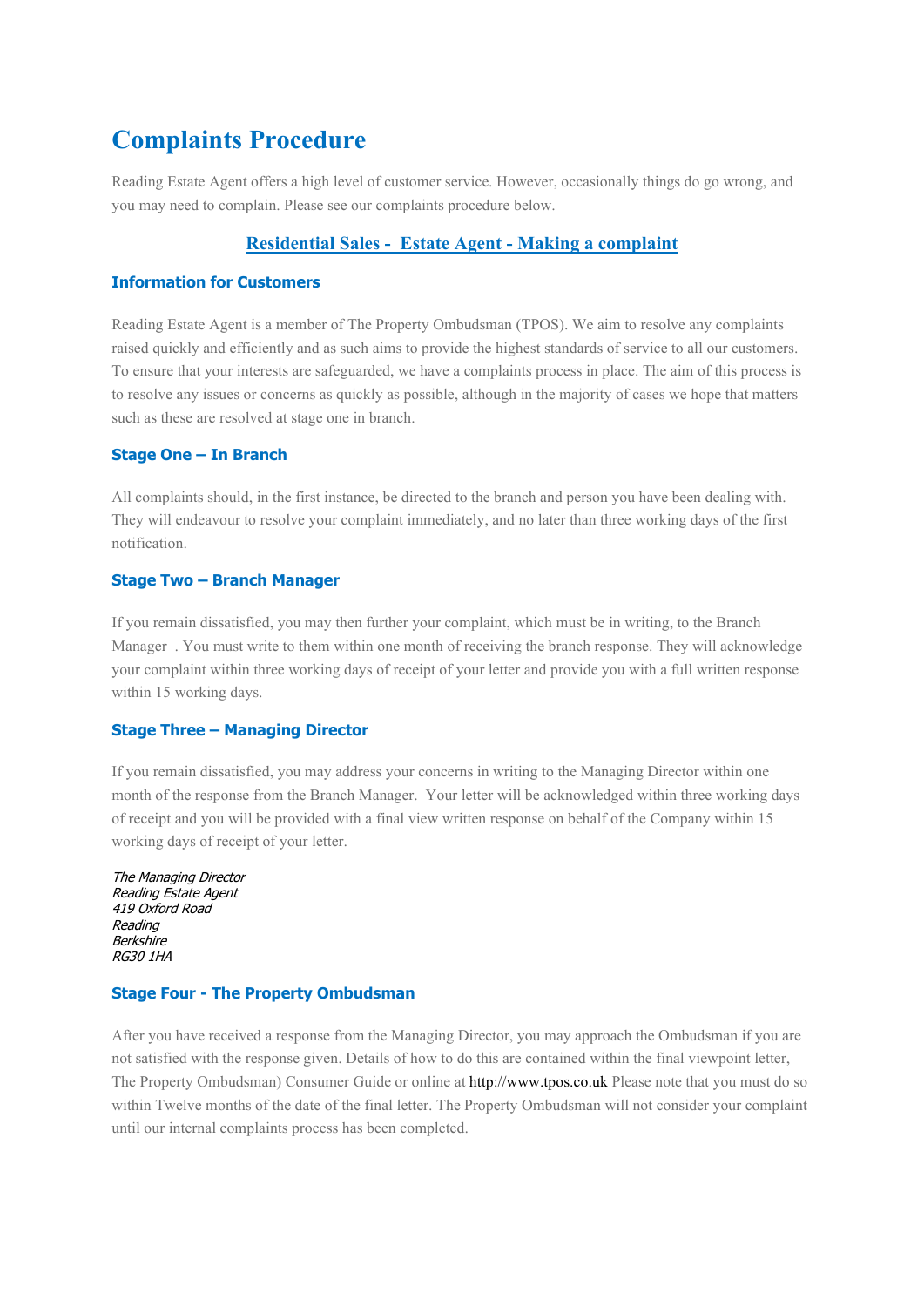# **Residential Lettings and Property Management - Making a Complaint**

# **Information for Customers**

We are a member of The Property Ombudsman Service (TPOS) and we aim to provide the highest standards of service to all our Residential Lettings and Property Management customers. In order to ensure that your interests are safeguarded, we have put into place a complaints process which we will follow in dealing with your complaint. Our aim is to handle any issues or concerns as quickly as possible; in order to achieve this we will, wherever we can, try and resolve your complaint at stage one in branch.

### **Stage One – In Branch**

We receive very few complaints, however we understand that sometimes things don't go exactly to plan and can occasionally go wrong. If this becomes the case, we would prefer that you try to resolve the situation with the member of our team you have been dealing with.

#### **Stage Two – Branch Manager**

If they are unable to resolve the situation you may refer it to the Branch Manager. We request that you send a written summary of your complaint to the Branch Manager, within one month of completing Stage 1. They will acknowledge your complaint within 3working days of receipt and provide you with a written response within 15 working days.

### **Stage Three - Managing Director**

Should this still remain outstanding, or if you still remain dissatisfied with any aspect of our handling of your complaint, then please write to the Managing Director at the following address:

The Managing Director Reading Estate Agent 419 Oxford Road Reading **Berkshire** RG30 1HA

The Managing Director will acknowledge your complaint within three working days and will investigate the issues raised. He will undertake a review of your complaint, including how it's been handled to date, which may include further investigations into the background of your concerns.

Within 10 working days from receipt of your letter, the Managing Director will set out in writing to you his findings and recommendations as a 'final viewpoint' on how he believes your complaint can be resolved.

### **Stage Four - The Property Ombudsman**

After you have received a response from the Managing Director and if you are not satisfied with his proposed resolution, you may approach The Property Ombudsman Service (TPOS). Details of how to do this are contained within the Managing Director's final view point letter alongside a link to the Property Ombudsman Service (TPOS) consumer guide a[t www.tpos.co.uk](http://www.tpos.co.uk/)

Please note that if you do wish to contact The Property Ombudsman Service (TPOS), you must do so within 6 months of the date of the Managing Director's final viewpoint letter. It is also important to note that The Property Ombudsman Service (TPOS) will not consider your complaint until our internal complaints procedure is exhausted.